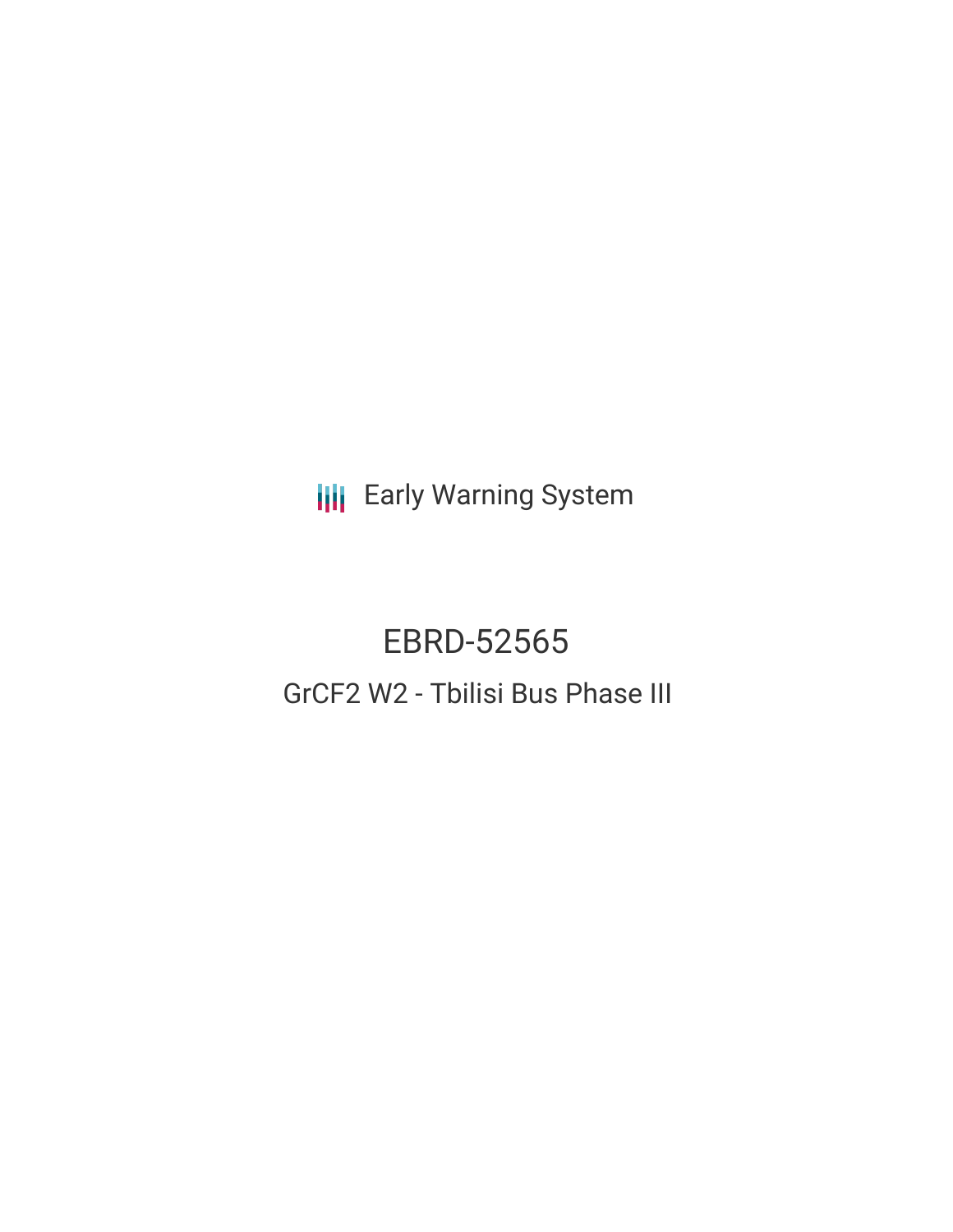

## **Quick Facts**

| <b>Countries</b>               | Georgia                                                 |
|--------------------------------|---------------------------------------------------------|
| <b>Specific Location</b>       | Tbilsi                                                  |
| <b>Financial Institutions</b>  | European Bank for Reconstruction and Development (EBRD) |
| <b>Status</b>                  | Approved                                                |
| <b>Bank Risk Rating</b>        | B                                                       |
| <b>Voting Date</b>             | 2021-11-24                                              |
| <b>Borrower</b>                | Ministry of Finance of Georgia                          |
| <b>Sectors</b>                 | Climate and Environment, Transport                      |
| <b>Investment Amount (USD)</b> | $$99.01$ million                                        |
| <b>Project Cost (USD)</b>      | $$99.01$ million                                        |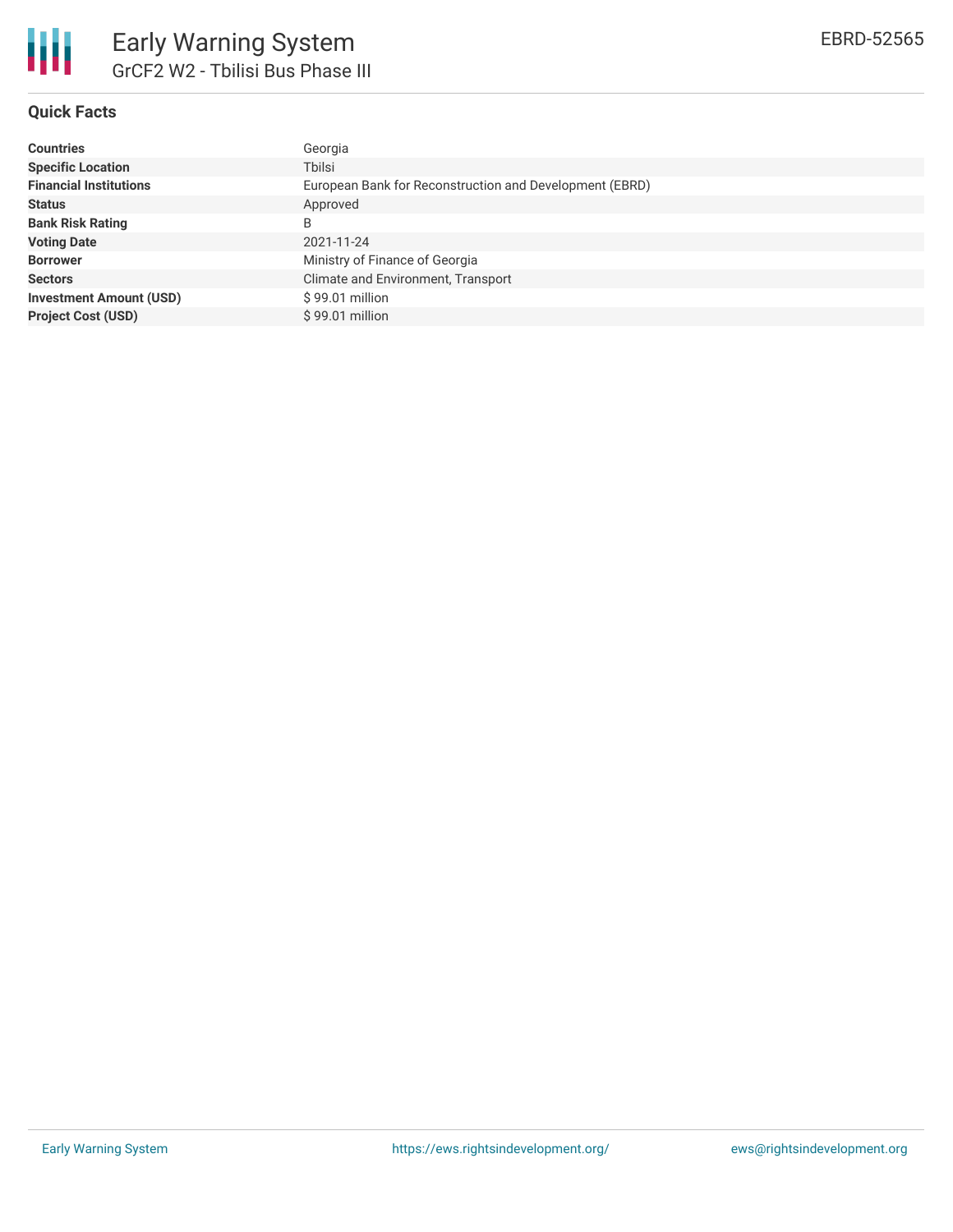

#### **Project Description**

According to the Bank's website, the project provides funding to the Ministry of Finance (to be on-lent to the City of Tbilisi for the benefit of Tbilisi Transport Company Ltd) to finance the acquisition of a new bus fleet of approximately 200 modern 18 meter low-floor articulated compressed natural gas buses and the construction of a new depot for these buses.

The Project will support the City to complete the bus fleet renewal by fully replacing outdated polluting buses with modern environmentally cleaner buses. The Project will bring significant social benefits by facilitating easy access for passengers, and those with limited movement, including the elderly and the disabled; and improve the reliability, safety and efficiency of public transport, while the CNG technology will reduce harmful toxic emissions affecting air quality.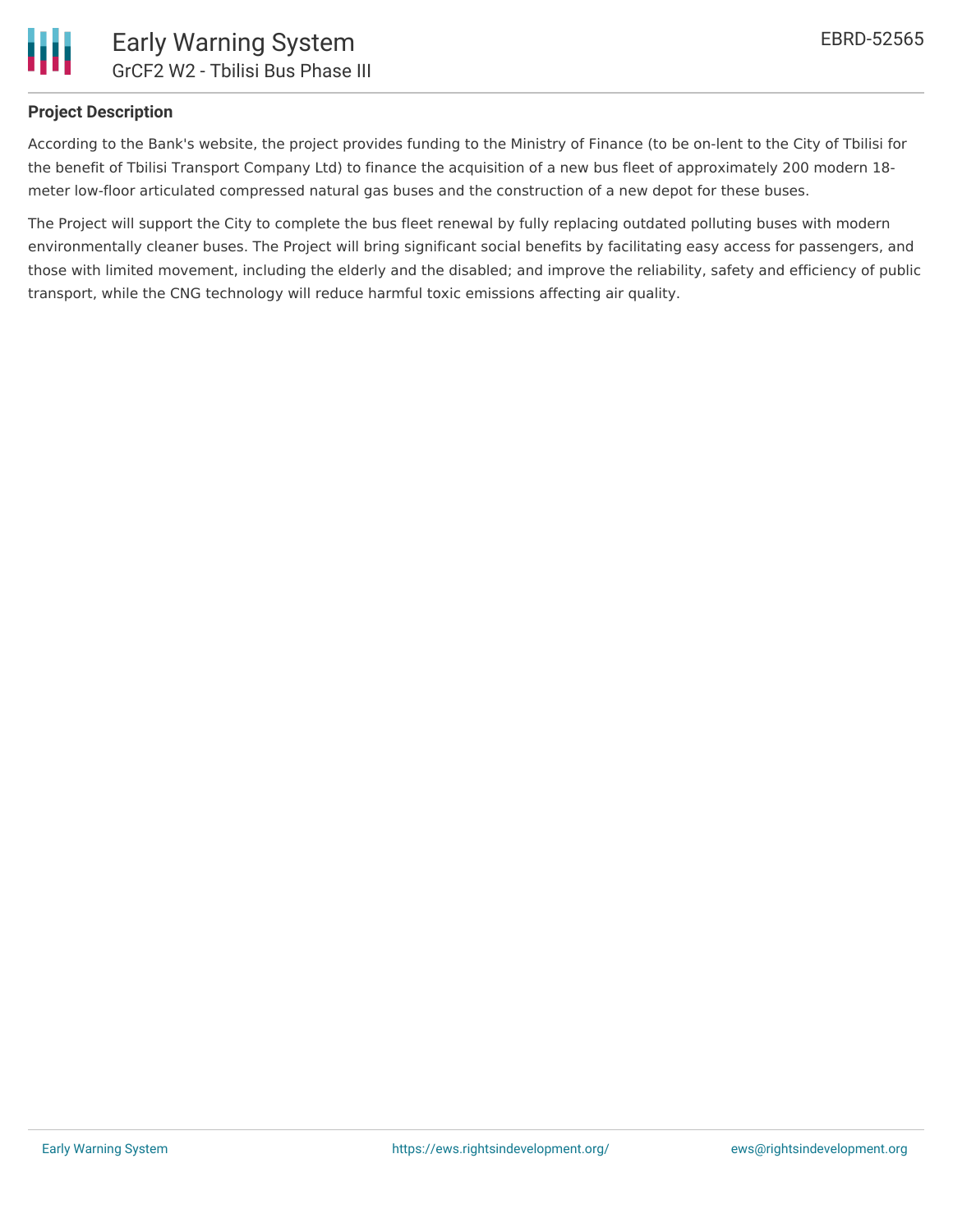

## **Investment Description**

European Bank for Reconstruction and Development (EBRD)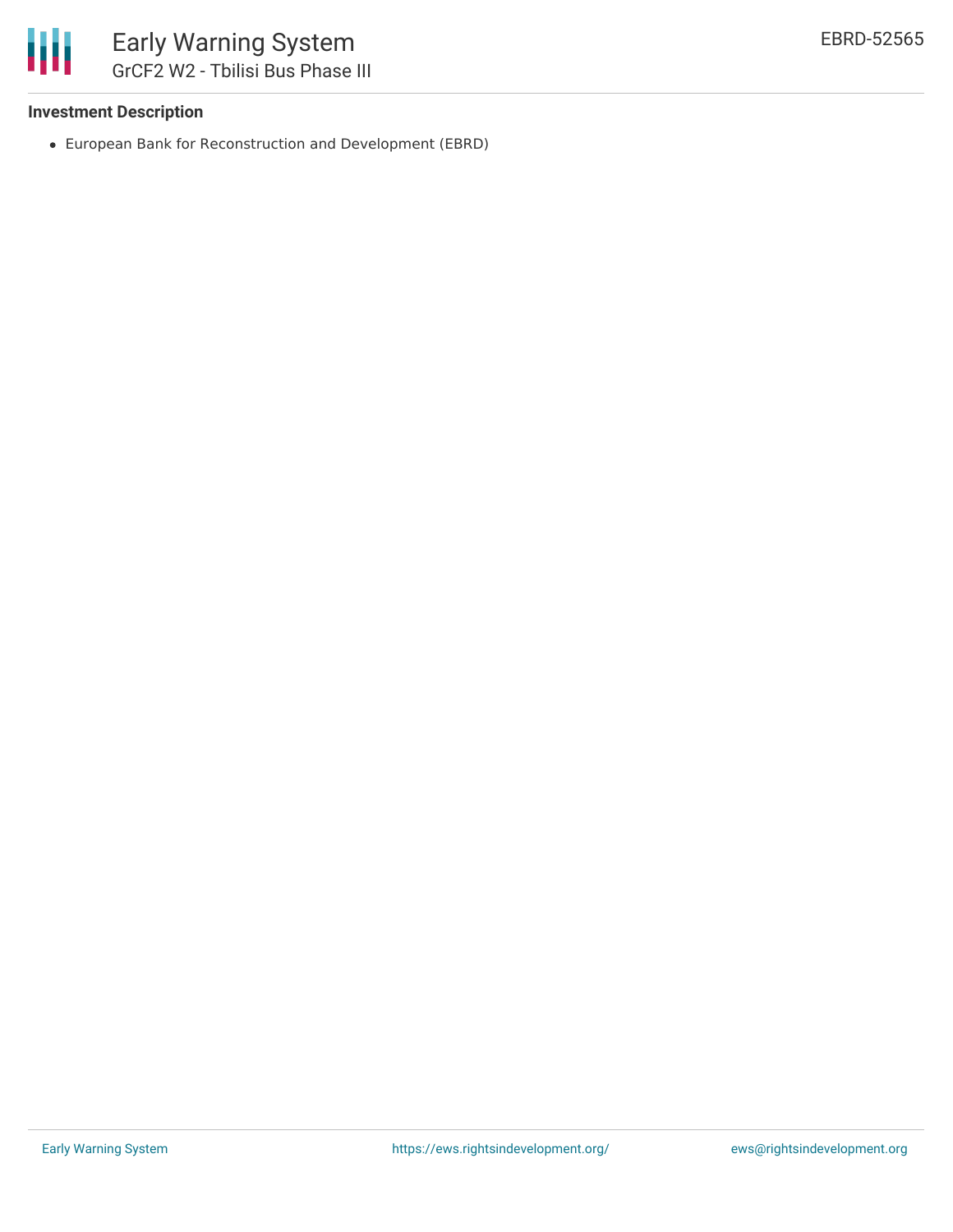

# Early Warning System GrCF2 W2 - Tbilisi Bus Phase III

| <b>Private Actor 1</b> | <b>Private Actor</b><br>Role | <b>Private Actor</b><br>1 Sector | <b>Relation</b> | <b>Private Actor 2</b>    | <b>Private Actor</b><br>2 Role | <b>Private Actor</b><br>2 Sector |  |
|------------------------|------------------------------|----------------------------------|-----------------|---------------------------|--------------------------------|----------------------------------|--|
|                        | $\sim$                       | $\overline{\phantom{a}}$         |                 | Tbilisi Transport Company | Client                         | Transport                        |  |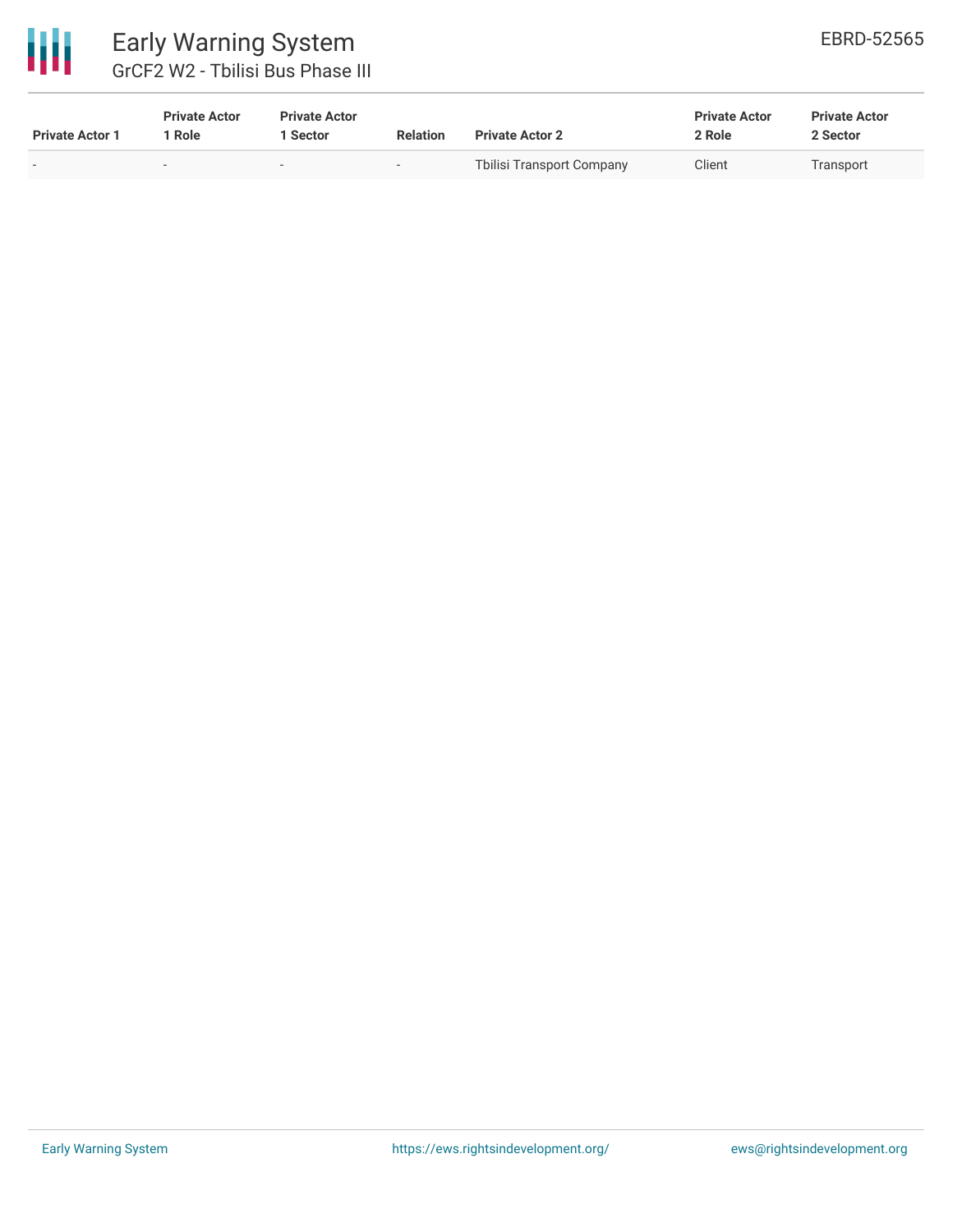

#### **Contact Information**

PROJECT CONTACT INFORMATION

Tamar Machavariani tmachavariani@metro.ge +995322357777 http://ttc.com.ge/ Tbilisi Transport Company 2, Station Square, Tbilisi 0112, Georgia

#### ACCESS TO INFORMATION

You can request information by emailing: accessinfo@ebrd.com or by using this electronic form: https://www.ebrd.com/eform/information-request

#### ACCOUNTABILITY MECHANISM OF EBRD

The Project Complaint Mechanism (PCM) is the independent complaint mechanism and fact-finding body for people who have been or are likely to be adversely affected by an European Bank for Reconstruction and Development (EBRD)-financed project. If you submit a complaint to the PCM, it may assess compliance with EBRD's own policies and procedures to prevent harm to the environment or communities or it may assist you in resolving the problem that led to the complaint through a dialogue with those implementing the project. Additionally, the PCM has the authority to recommend a project be suspended in the event that harm is imminent.

You can contact the PCM at: pcm@ebrd.com or you can submit a complaint online using an online form at: http://www.ebrd.com/eform/pcm/complaint\_form?language=en

You can learn more about the PCM and how to file a complaint at: http://www.ebrd.com/work-with-us/project-finance/projectcomplaint-mechanism.html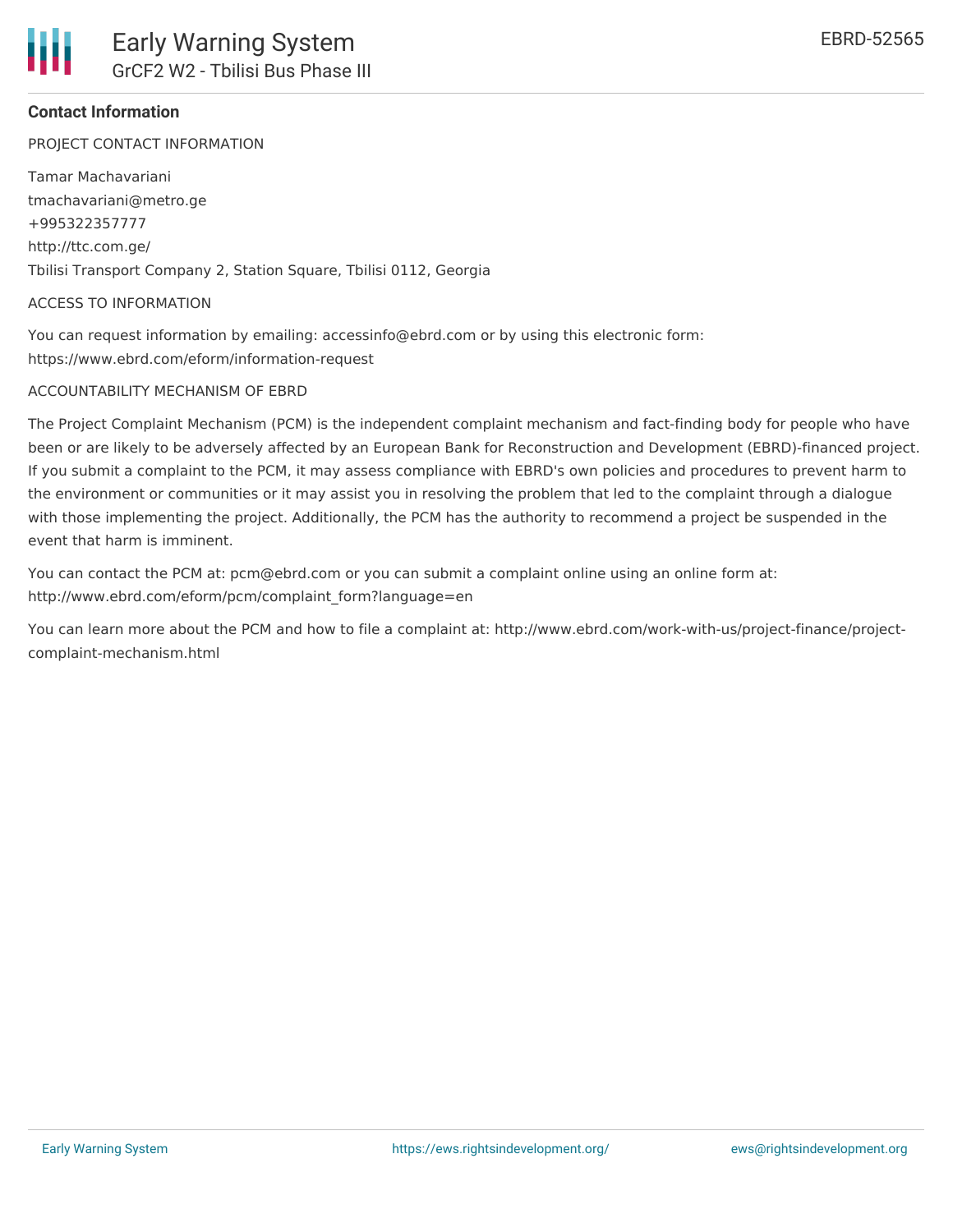

#### **Bank Documents**

- Board [Report](https://ewsdata.rightsindevelopment.org/files/documents/65/EBRD-52565.pdf)
- [Translation:](https://www.ebrd.com/work-with-us/projects/psd-translation/52565/1395299568864/GrCF2_W2_-_Tbilisi_Bus_Phase_III_(Georgian).pdf?blobnocache=true) GrCF2 W2 Tbilisi Bus Phase III (Georgian)